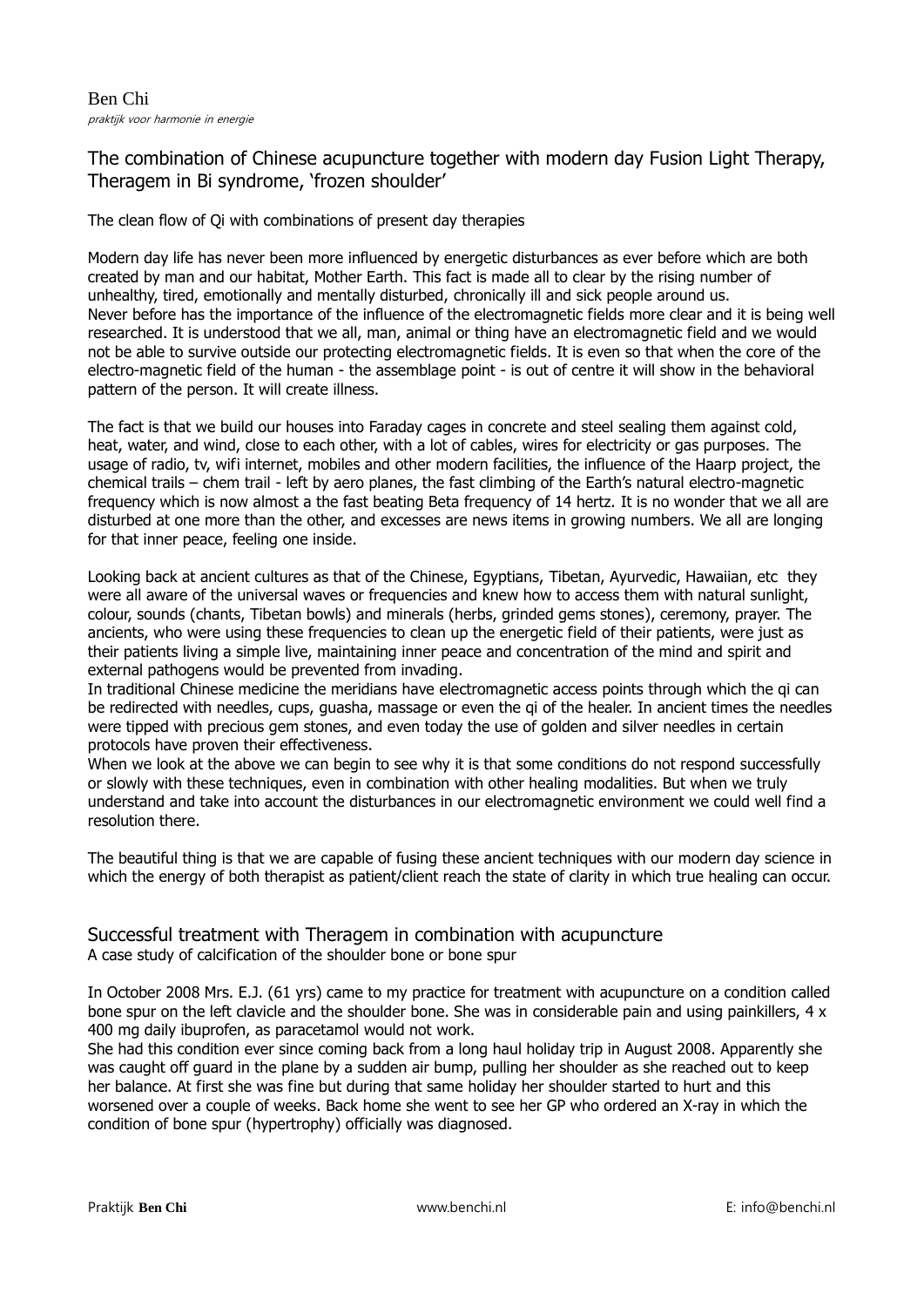## 'When the zheng/antipathogen qi is weak, pathogens invade to destroy the five zang organs, the bones, and the marrow' Nei Jing Suwen

When she came to see me she could not raise her right arm higher than 30 degrees from the waist up from side to front. Movement towards the back was even less possible. For getting dressed, or even simple household chores she needed help. Upon touch the local area was swollen and very warm, almost like an inflammation. A grainy feeling was noticeable by the both of us upon softly touching the area. Furthermore Mrs E.J. had problems with her bowels, on and off lower back problems, cold feet, sleeping problems, had been overweight for years and difficulty with expressing her emotions, feeling depressive especially during the winter.

From the viewpoint of western medicine bone spurs are known for excess calcium deposits and most possibly in combination with an improper working thyroid. Bone spurs can come up quite sudden and it is possible to treat them with acupuncture only, although this can take quite a while. According to Traditional Chinese Medicine the diagnosis is called a Bi syndrome (arthralgia condition) meaning obstruction caused by the invasion of Wind, Damp or Cold or all, San Bi. Remained untreated for a long time they can develop in severe chronic (rheumatic like) symptoms. As for Mrs E.J. Re Bi (Heat Bi) had developed out of one of the San Bi with an underlying empty (xu) - damp (tan) condition.

My first priority was to relieve clients considerable pain and improve her circulation of qi and blood. Treatment started with the following acupuncture points:

Local: LI15, LI13, LI14, GB 21, Ahsi points

Distal: LI4, LU7, GB44, GB34

Tonification on Ki3, Sp6 to nourish spleen and kidneys.

Sp9 for the underlying Damp condition.

Later GV vessel points were added for calming the Shen, SI14, as well as infusion grains in ear and on GB21 for more enduring results.

At first she responded well to this treatment with pain substantially subdued to almost gone, although the flexibility and rotation of the shoulder had only marginally improved. The improvement would last a couple of days – approx 4 to 5 - after which she had to come back as her severe pain returned.

She kept coming back for weekly treatment for the first six weeks. Her GP recommended her to see a physiotherapist / acupuncturist for improving the flexibility of the shoulder movement. Under supervision of her physiotherapist she received shoulder exercises and massage. After only 3 to 4 treatments the physiotherapy proved to be too invasive, stressful and painful for her.

Unfortunately due to not being able to move properly her lower back problems returned and were further compounded by excessive swelling and pain to her left shoulder. For her lower back problems she went to see a new physiotherapist who began a new course of treatment.

By that time, December 2008, I had just purchased the Theragem, Fusion Light Therapy, unit and started to use it in conjunction with acupuncture locally on the shoulder. Until then none of the above mentioned therapies showed a lasting improvement.

The Theragem is a fusion technology, a blend of existing therapeutic modalities which each have their own proven track record. Natural wave hertz frequencies, light, different crystals each with their distinctive color filters combined with four intensity grades are used for and help the body restore their natural balance and health. Studies have shown for improvement in a wide variety of complaints and ailments. It works on the electromagnetic field of the body and it causes the biological electrical chemical actions in the mitochondria to respond. A specialized feature, non invasive acupuncture needle for use in acupuncture has been developed in conjunction with acupuncturists. In this way it can be used on specific acupuncture points using the yin - yang principle or also very directly on cysts or warts.

Working on the same principle as yin and yang, depending on the complaint and the judgment of the therapist, it brings coolness to heat and warmth to cold. Therefore this case study started with emerald on a calming frequency (delta) to cool the heated area and after that improving the circulation of qi and blood by carnelian and diamond on an energizing (alpha) frequency.